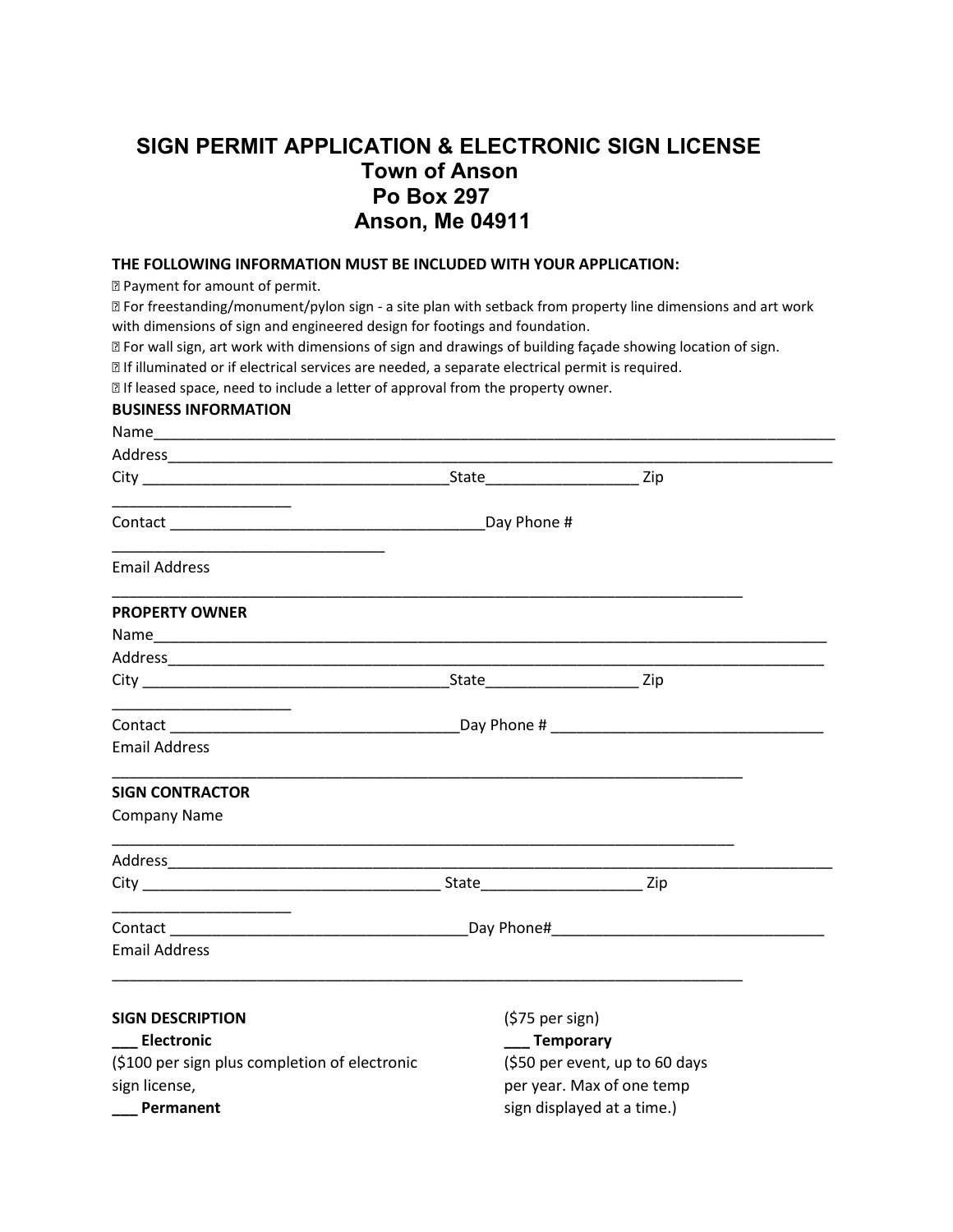| Temporary sign displayed dates:          | Display location Management Control Control Control Control Control Control Control Control Control Control Co |
|------------------------------------------|----------------------------------------------------------------------------------------------------------------|
|                                          | <b>Illuminated Sign:</b>                                                                                       |
| END DATE _______________________________ | _ Internally illuminated                                                                                       |
| <b>Sign Type and Dimensions</b>          | <b>Externally illuminated</b>                                                                                  |
| Wall Sign: Width Height:                 | Not illuminated                                                                                                |
|                                          | <b>Type of Work:</b>                                                                                           |
|                                          | New Sign                                                                                                       |
| ___Freestanding: Face Width              | _ Replacement Sign                                                                                             |
| Height______________                     | _ Alter Existing Sign                                                                                          |
| Sq. ft ____________ Overall Sign Height  | <b>Changeable Copy:</b>                                                                                        |
|                                          | No Changeable Copy                                                                                             |
|                                          | <b>Manual Changeable Copy</b>                                                                                  |
| <b>Temporary Sign: Width Height</b>      | <b>Electronic Changeable Copy</b>                                                                              |
|                                          | (Electronic sign will require annual license                                                                   |
|                                          | review & renewal                                                                                               |
| <b>Applicant Signature:</b>              | Date:                                                                                                          |

**Applicant Printed Name:** 

SIGN PERMIT APPLICATION & ELECTRONIC SIGN LICENSE

Electronic Display/Changeable Copy Sign License

By signing below, you are certifying the electronic signage meets the following performance standards:

1. The display sign shall not change more than once every four (4) seconds.

2. The display sign shall not include scrolling, flashing, animation, or other effects.

3. The display must be static and the transition from one static display to another must be instantaneous without special effects.

4. The display image or message must be self-contained, without continuation in content to the next image or message.

5. The brightness of the sign shall not exceed 5,000 NITS after sunrise and before sunset or 500 NITS after sunset and before sunrise each day.

6. The sign shall be equipped with an automatic dimmer control or other mechanism that automatically controls the sign's brightness to comply with this condition.

7. The display must be designed and equipped to freeze the device in one position if a malfunction of the electronic display occurs.

8. The display must also be equipped with a means to immediately discontinue the display if it malfunctions, and the sign owner must immediately stop the electronic display when notified by the Town that it is not complying with the stipulations of this section.

| Signature              |                         | Date             |
|------------------------|-------------------------|------------------|
| Print Name             |                         | Email            |
| <b>Office Use Only</b> | <b>Zoning District:</b> | <b>COMMENTS:</b> |
| Permanent sign         |                         | Addition         |
| Temporary sign         | <b>Work Type:</b>       | Repair           |
| Electronic sign        | <b>New</b>              | Demolish         |